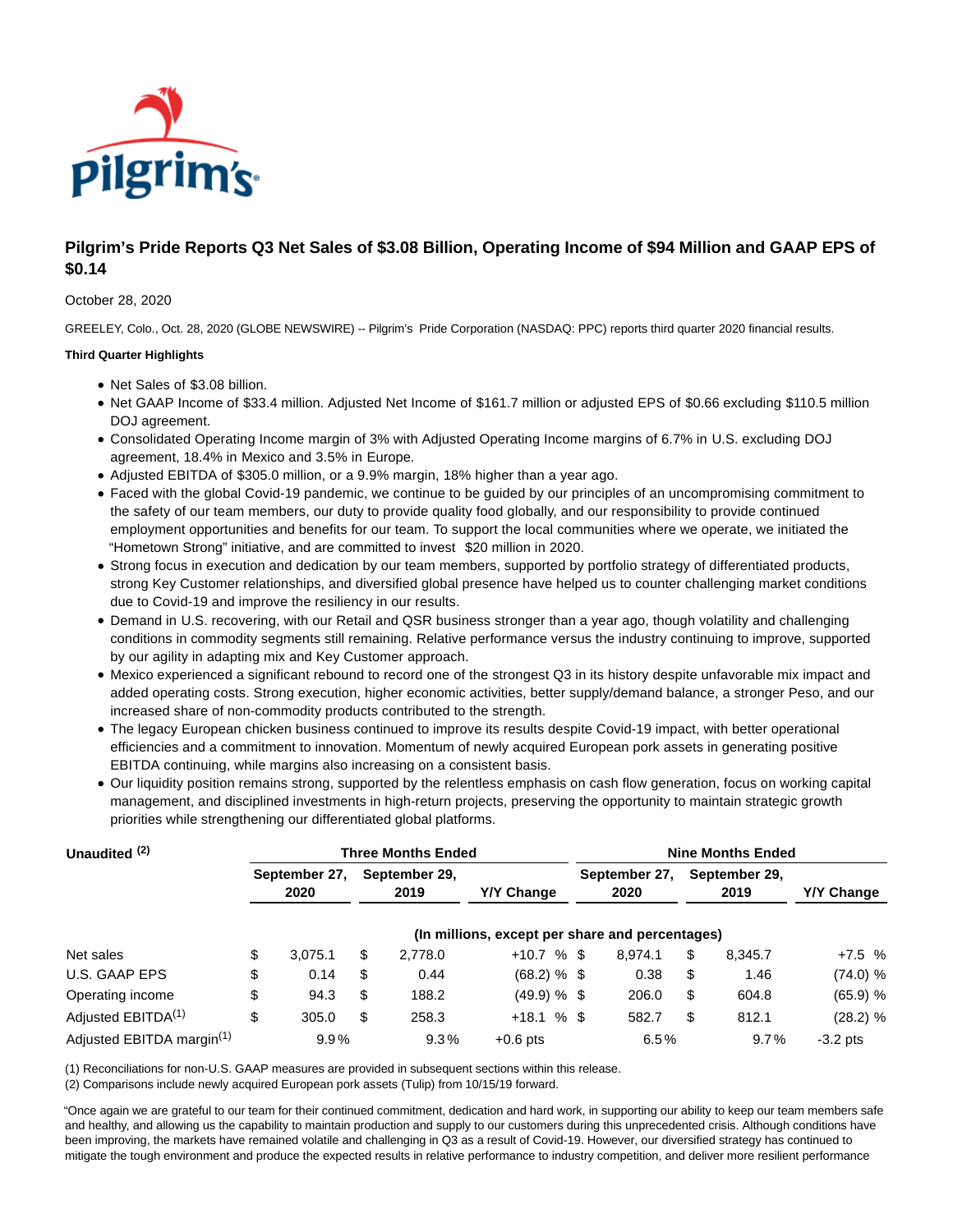regardless of changes in specific market conditions. For Q3, the U.S. and Mexico rebounded from a difficult first half, with Mexico recording one of the strongest Q3 in its history, while Europe also continuing to improve despite the increase in operating costs related to Covid-19. We remain agile and are continuing to adapt our operations to changes in market conditions," stated Fabio Sandri, Chief Executive Officer of Pilgrim's.

"During the third quarter, in the U.S. we are continuing to see demand recovering at our fresh operations, including from some sectors within foodservice, with more states gradually loosening travel and movement restrictions. Our Retail and QSR businesses have been especially strong, and demand from our customers has been outperforming the industry. Commodity large bird deboning was once again the most challenged this quarter. Operationally however, we continue to improve our relative performance versus the industry across all our business units, including commodity segments. We also continue to adapt quickly to changes in channel demand by adjusting the mix of our production capabilities, supported by our close partnerships with Key Customers, strong focus in execution by our team members, the geographical diversity of our footprint, and our presence across all bird size categories."

"After a very difficult first half in 2020, our Mexican operations delivered great results in Q3, and we generated one of the strongest Q3 in the company's history in Mexico despite the unfavorable mix impact and added operating costs relative to the same period last year. A normalization in economic activities, an improved supply/demand balance in the market, a stronger Peso, and a very good operational performance, all contributed to the strength. We are continuing to invest in our Del Dia and premium Pilgrim's brands (both prepared and fresh), as well as seeking more market share in the modern channel, which will bring more stable margins to our operations."

"Our legacy European chicken operations are continuing to improve, driven by exposure to retail as well as a recovery in foodservice demand, particularly from QSR, despite the significant impact of Covid-19 on the operations. In addition, our strong internal operating performance and commitment to innovation have helped in mitigating the difficult environment. The positive momentum in improvement from the newly acquired European pork assets has been maintained, with positive EBITDA and margins continuing to increase. The performance was driven by strong demand at retail partially offset by a reduction in foodservice, continuing strength in pork exports especially to China, as well as the implementations of operational improvements and synergy capture."

#### **Conference Call Information**

A conference call to discuss Pilgrim's quarterly results will be held tomorrow, October 29, at 7:00 a.m. MT (9 a.m. ET). Participants are encouraged to pre-register for the conference call using the link below. Callers who pre-register will be given a unique PIN to gain immediate access to the call and bypass the live operator. Participants may pre-register at any time, including up to and after the call start time. To pre-register, go to:<https://services.choruscall.com/links/ppc201029.html>

You may also reach the pre-registration link by logging in through the investor section of our website a[t www.pilgrims.com a](http://www.pilgrims.com/)nd clicking on the link under "Upcoming Events."

For those who would like to join the call but have not pre-registered, access is available by dialing +1 (844) 883-3889 within the US, or +1 (412) 317-9245 internationally, and requesting the "Pilgrim's Pride Conference." Please note that to submit a question to management during the call, you must be logged in via telephone.

Replays of the conference call will be available on Pilgrim's website approximately two hours after the call concludes and can be accessed through the "Investor" section of [www.pilgrims.com.](http://www.pilgrims.com/) The webcast will be available for replay through January 29, 2021.

#### **About Pilgrim's Pride**

Pilgrim's employs approximately 55,400 people and operates protein processing plants and prepared-foods facilities in 14 states, Puerto Rico, Mexico, the U.K, and continental Europe. The Company's primary distribution is through retailers and foodservice distributors. For more information, please visit [www.pilgrims.com.](http://www.pilgrims.com/)

#### **Forward-Looking Statements**

Statements contained in this press release that state the intentions, plans, hopes, beliefs, anticipations, expectations or predictions of the future of Pilgrim's Pride Corporation and its management are considered forward-looking statements. Without limiting the foregoing, words such as "anticipates," "believes," "estimates," "expects," "intends," "may," "plans," "projects," "should," "targets," "will" and the negative thereof and similar words and expressions are intended to identify forward-looking statements. It is important to note that actual results could differ materially from those projected in such forward-looking statements. Factors that could cause actual results to differ materially from those projected in such forward-looking statements include: the impact of the COVID-19 pandemic, efforts to contain the pandemic and resulting economic downturn on our operations and financial condition, including the risk that our health and safety measures at Pilgrim's Pride production facilities will not be effective, the risk that we may be unable to prevent the infection of our employees at these facilities, and the risk that we may need to temporarily close one or more of our production facilities; the risk that we may experience decreased production and sales due to the changing demand for food products; the risk that we may face a significant increase in delayed payments from our customers; and additional risks related to COVID-19 set forth in our Form 10-Q filed with the SEC; matters affecting the poultry industry generally; the ability to execute the Company's business plan to achieve desired cost savings and profitability; future pricing for feed ingredients and the Company's products; outbreaks of avian influenza or other diseases, either in Pilgrim's Pride's flocks or elsewhere, affecting its ability to conduct its operations and/or demand for its poultry products; contamination of Pilgrim's Pride's products, which has previously and can in the future lead to product liability claims and product recalls; exposure to risks related to product liability, product recalls, property damage and injuries to persons, for which insurance coverage is expensive, limited and potentially inadequate; management of cash resources; restrictions imposed by, and as a result of, Pilgrim's Pride's leverage; changes in laws or regulations affecting Pilgrim's Pride's operations or the application thereof; new immigration legislation or increased enforcement efforts in connection with existing immigration legislation that cause the costs of doing business to increase, cause Pilgrim's Pride to change the way in which it does business, or otherwise disrupt its operations; competitive factors and pricing pressures or the loss of one or more of Pilgrim's Pride's largest customers; currency exchange rate fluctuations, trade barriers, exchange controls, expropriation and other risks associated with foreign operations; disruptions in international markets and distribution channel, including anti-dumping proceedings and countervailing duty proceedings; and the impact of uncertainties of litigation and other legal matters described in our Quarterly Report on Form 10-Q, including the In re Broiler Chicken Antitrust Litigation, as well as other risks described under "Risk Factors" in the Company's Annual Report on Form 10-K, Quarterly Reports on Form 10-Q and subsequent filings with the Securities and Exchange Commission. The forward-looking statements in this release speak only as of the date hereof, and the Company undertakes no obligation to update any such statement after the date of this release, whether as a result of new information, future developments or otherwise, except as may be required by applicable law.

Contact: Dunham Winoto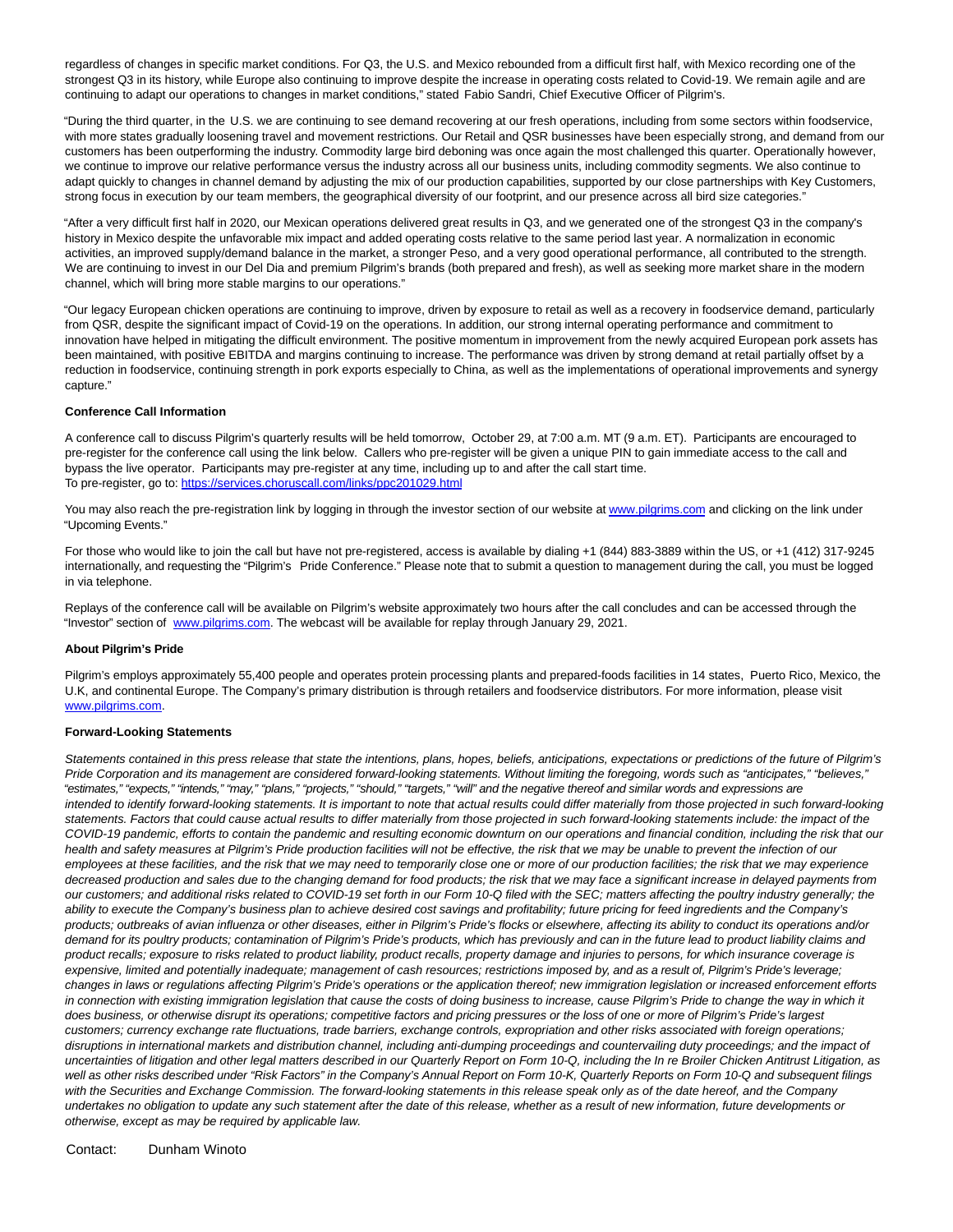## **PILGRIM'S PRIDE CORPORATION CONDENSED CONSOLIDATED BALANCE SHEETS (Unaudited)**

**September 27, 2020 December 29, 2019**

|                                                                            | (In thousands)  |                 |
|----------------------------------------------------------------------------|-----------------|-----------------|
| Cash and cash equivalents                                                  | \$<br>768,031   | \$<br>260,568   |
| Restricted cash and cash equivalents                                       | 17,105          | 20,009          |
| Trade accounts and other receivables, less allowance for doubtful accounts | 706,123         | 741,281         |
| Accounts receivable from related parties                                   | 616             | 944             |
| Inventories                                                                | 1,328,704       | 1,383,535       |
| Income taxes receivable                                                    | 77,651          | 60,204          |
| Prepaid expenses and other current assets                                  | 159,643         | 131,695         |
| Total current assets                                                       | 3,057,873       | 2,598,236       |
| Deferred tax assets                                                        | 4,126           | 4,426           |
| Other long-lived assets                                                    | 15,079          | 36,325          |
| Identified intangible assets, net                                          | 566,696         | 596,053         |
| Goodwill                                                                   | 955,087         | 973,750         |
| Operating lease assets, net                                                | 284,820         | 301,513         |
| Property, plant and equipment, net                                         | 2,585,818       | 2,592,061       |
| <b>Total assets</b>                                                        | \$<br>7,469,499 | \$<br>7,102,364 |
|                                                                            |                 |                 |
| Accounts payable                                                           | \$<br>915,661   | \$<br>993,780   |
| Accounts payable to related parties                                        | 5,752           | 3,819           |
| Revenue contract liability                                                 | 57,221          | 41,770          |
| Accrued expenses and other current liabilities                             | 691,329         | 575,319         |
| Income taxes payable                                                       |                 | 7,075           |
| Current maturities of long-term debt                                       | 25,485          | 26,392          |
| <b>Total current liabilities</b>                                           | 1,695,448       | 1,648,155       |
| Noncurrent operating lease liability, less current maturities              | 215,924         | 235,382         |
| Long-term debt, less current maturities                                    | 2,610,668       | 2,276,029       |
| Noncurrent income taxes payable                                            | 7,731           | 7,731           |
| Deferred tax liabilities                                                   | 339,051         | 301,907         |
| Other long-term liabilities                                                | 169,365         | 97,100          |
| <b>Total liabilities</b>                                                   | 5,038,187       | 4,566,304       |
| Common stock                                                               | 2,612           | 2,611           |
| <b>Treasury stock</b>                                                      | (342, 698)      | (234, 892)      |
| Additional paid-in capital                                                 | 1,953,969       | 1,955,261       |
| Retained earnings                                                          | 972,490         | 877,812         |
| Accumulated other comprehensive loss                                       | (165, 520)      | (75, 129)       |
| Total Pilgrim's Pride Corporation stockholders' equity                     | 2,420,853       | 2,525,663       |
| Noncontrolling interest                                                    | 10,459          | 10,397          |
| Total stockholders' equity                                                 | 2,431,312       | 2,536,060       |
| Total liabilities and stockholders' equity                                 | \$<br>7,469,499 | \$<br>7,102,364 |

**PILGRIM'S PRIDE CORPORATION CONDENSED CONSOLIDATED STATEMENTS OF INCOME**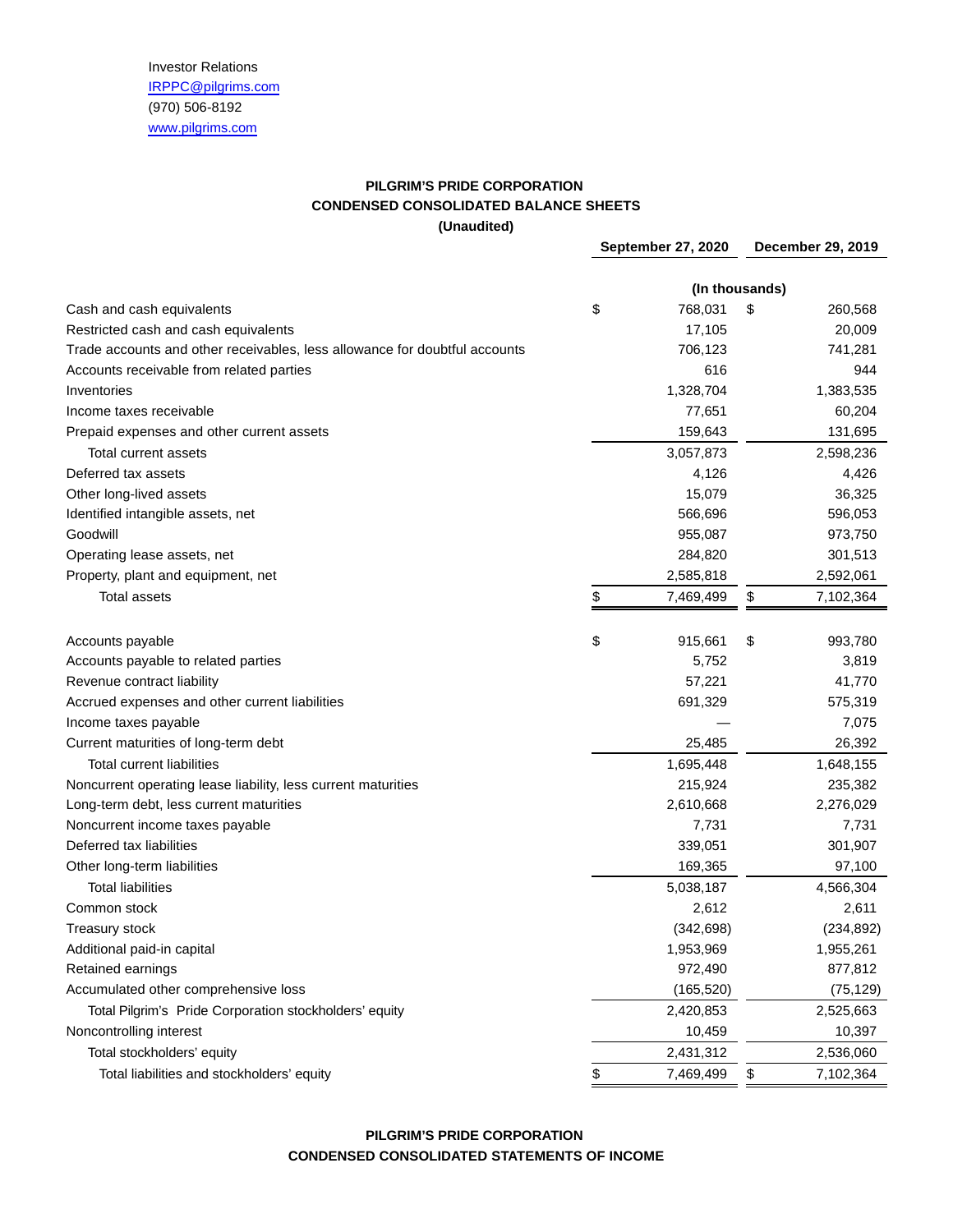# **(Unaudited)**

|                                                                        | <b>Three Months Ended</b> |                       |                                       | <b>Nine Months Ended</b> |                       |           |     |                       |
|------------------------------------------------------------------------|---------------------------|-----------------------|---------------------------------------|--------------------------|-----------------------|-----------|-----|-----------------------|
|                                                                        |                           | September 27,<br>2020 | September 29,<br>2019                 |                          | September 27,<br>2020 |           |     | September 29,<br>2019 |
|                                                                        |                           |                       | (In thousands, except per share data) |                          |                       |           |     |                       |
| Net sales                                                              | \$                        | 3,075,121             | \$                                    | 2,777,970                | - \$                  | 8,974,072 | -\$ | 8,345,730             |
| Cost of sales                                                          |                           | 2,761,279             |                                       | 2,495,773                |                       | 8,363,272 |     | 7,476,731             |
| Gross profit                                                           |                           | 313,842               |                                       | 282,197                  |                       | 610,800   |     | 868,999               |
| Selling, general and administrative expense                            |                           | 219,554               |                                       | 94,032                   |                       | 404,837   |     | 264,313               |
| Administrative restructuring activity                                  |                           |                       |                                       | (20)                     |                       |           |     | (90)                  |
| Operating income                                                       |                           | 94,288                |                                       | 188,185                  |                       | 205,963   |     | 604,776               |
| Interest expense, net of capitalized interest                          |                           | 30,564                |                                       | 32,028                   |                       | 95,575    |     | 99,184                |
| Interest income                                                        |                           | (1,763)               |                                       | (4,698)                  |                       | (4,611)   |     | (11, 481)             |
| Foreign currency transaction losses (gains)                            |                           | 9,092                 |                                       | 3,027                    |                       | (3,768)   |     | 7,923                 |
| Miscellaneous, net                                                     |                           | 360                   |                                       | 1,367                    |                       | (33, 873) |     | 2,521                 |
| Income before income taxes                                             |                           | 56,035                |                                       | 156,461                  |                       | 152,640   |     | 506,629               |
| Income tax expense                                                     |                           | 22,344                |                                       | 46,365                   |                       | 57,900    |     | 142,328               |
| Net income                                                             |                           | 33,691                |                                       | 110,096                  |                       | 94,740    |     | 364,301               |
| Less: Net income (loss) attributable to noncontrolling<br>interests    |                           | 245                   |                                       | 331                      |                       | 62        |     | 457                   |
| Net income attributable to Pilgrim's Pride<br>Corporation              | \$                        | 33,446                | \$                                    | 109,765                  | \$                    | 94,678    | \$  | 363,844               |
| Weighted average shares of common stock<br>outstanding:                |                           |                       |                                       |                          |                       |           |     |                       |
| Basic                                                                  |                           | 244,186               |                                       | 249,467                  |                       | 246,740   |     | 249,344               |
| Effect of dilutive common stock equivalents                            |                           | 190                   |                                       | 262                      |                       | 158       |     | 308                   |
| <b>Diluted</b>                                                         |                           | 244,376               |                                       | 249,729                  |                       | 248,308   |     | 249,652               |
| Net income attributable to Pilgrim's Pride<br>Corporation per share of |                           |                       |                                       |                          |                       |           |     |                       |
| common stock outstanding:                                              |                           |                       |                                       |                          |                       |           |     |                       |
| Basic                                                                  | \$                        | 0.14                  | S                                     | 0.44                     | \$                    | 0.38      | S   | 1.46                  |
| <b>Diluted</b>                                                         | \$                        | 0.14                  | \$                                    | 0.44                     | \$                    | 0.38      | \$  | 1.46                  |

# **PILGRIM'S PRIDE CORPORATION AND SUBSIDIARIES CONDENSED CONSOLIDATED STATEMENTS OF CASH FLOWS (Unaudited)**

|                                                                               | <b>Nine Months Ended</b><br>September 27,<br>2020<br>2019<br>(In thousands) |     |               |  |  |
|-------------------------------------------------------------------------------|-----------------------------------------------------------------------------|-----|---------------|--|--|
|                                                                               |                                                                             |     | September 29, |  |  |
|                                                                               |                                                                             |     |               |  |  |
| Cash flows from operating activities:                                         |                                                                             |     |               |  |  |
| Net income                                                                    | \$<br>94.740                                                                | \$. | 364.301       |  |  |
| Adjustments to reconcile net income to cash provided by operating activities: |                                                                             |     |               |  |  |
| Depreciation and amortization                                                 | 248.641                                                                     |     | 210,381       |  |  |
| Deferred income tax expense                                                   | 37.739                                                                      |     | 2,396         |  |  |
| Gain on property disposals                                                    | (8,009)                                                                     |     | (9,546)       |  |  |
| Negative adjustment to previously recognized gain on bargain purchase         | 3,746                                                                       |     |               |  |  |
| Loan cost amortization                                                        | 3,635                                                                       |     | 3.609         |  |  |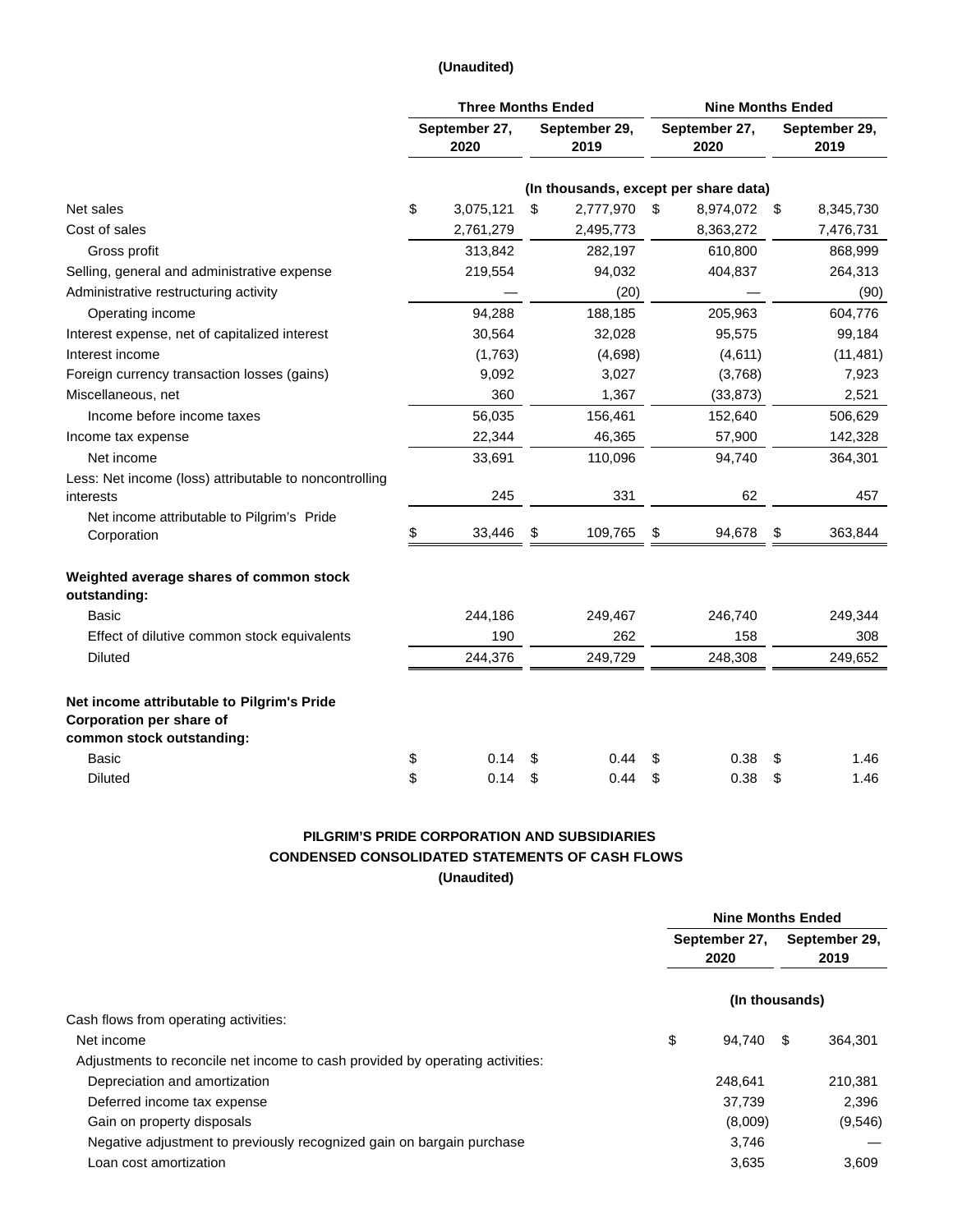| Stock-based compensation                                                          | (1,291)       | 7,322         |
|-----------------------------------------------------------------------------------|---------------|---------------|
| Accretion of discount related to Senior Notes                                     | 737           | 737           |
| Amortization of premium related to Senior Notes                                   | (501)         | (501)         |
| Loss (gain) on equity-method investments                                          | 297           | (48)          |
| Foreign currency transaction loss related to borrowing arrangements               |               | 1,259         |
| Changes in operating assets and liabilities:                                      |               |               |
| Trade accounts and other receivables                                              | 44,615        | (46, 648)     |
| Inventories                                                                       | 41,292        | (108, 117)    |
| Prepaid expenses and other current assets                                         | (29, 290)     | 3,536         |
| Accounts payable, accrued expenses and other current liabilities                  | 93,114        | 67,308        |
| Income taxes                                                                      | (30, 868)     | 40,549        |
| Long-term pension and other postretirement obligations                            | (823)         | (1,578)       |
| Other operating assets and liabilities                                            | 10,561        | 544           |
| Cash provided by operating activities                                             | 508,335       | 535,504       |
| Cash flows from investing activities:                                             |               |               |
| Acquisitions of property, plant and equipment                                     | (242, 603)    | (258, 725)    |
| Proceeds from property disposals                                                  | 21,715        | 15,168        |
| Purchase of acquired business, net of cash acquired                               | (4,216)       |               |
| Cash used in investing activities                                                 | (225, 104)    | (243, 557)    |
| Cash flows from financing activities:                                             |               |               |
| Proceeds from revolving line of credit and long-term borrowings                   | 386,696       | 99,638        |
| Purchase of common stock under share repurchase program                           | (107, 806)    | (2,898)       |
| Payments on revolving line of credit, long-term borrowings and finance lease      |               |               |
| obligations                                                                       | (56, 763)     | (123, 276)    |
| Payment from equity distribution under Tax Sharing Agreement between JBS USA Food |               |               |
| Company Holdings and Pilgrim's Pride Corporation                                  |               | (525)         |
| Payment of capitalized loan costs                                                 |               | (652)         |
| Cash provided by financing activities                                             | 222,127       | (27, 713)     |
| Effect of exchange rate changes on cash and cash equivalents                      | (799)         | (808)         |
| Increase in cash, cash equivalents and restricted cash                            | 504,559       | 263,426       |
| Cash, cash equivalents and restricted cash, beginning of period                   | 280,577       | 361,578       |
| Cash, cash equivalents and restricted cash, end of period                         | \$<br>785,136 | \$<br>625,004 |
|                                                                                   |               |               |

#### **PILGRIM'S PRIDE CORPORATION**

#### **Non-GAAP Financial Measures Reconciliation**

#### **(Unaudited)**

This earnings release and the following financial statement tables include several supplemental non-GAAP financial measures, including EBITDA, Adjusted EBITDA, EBITDA Margin, Adjusted Operating Income, Adjusted Net Income, and Adjusted EPS, as further described below.

"EBITDA" is defined as the sum of net income (loss) plus interest, taxes, depreciation and amortization. "Adjusted EBITDA" is calculated by adding to EBITDA certain items of expense and deducting from EBITDA certain items of income that we believe are not indicative of our ongoing operating performance consisting of: (1) income (loss) attributable to noncontrolling interests, (2) transaction costs related to acquisitions, (3) charges or income from restructuring activities, (4) litigation settlement income or charges, (5) gain on bargain purchase and (6) foreign currency transaction losses (gains). EBITDA is presented because it is used by management and we believe it is frequently used by securities analysts, investors and other interested parties, in addition to and not in lieu of results prepared in conformity with accounting principles generally accepted in the U.S. ("U.S. GAAP"), to compare the performance of companies. We believe investors would be interested in our Adjusted EBITDA because this is how our management analyzes EBITDA. The Company also believes that Adjusted EBITDA, in combination with the Company's financial results calculated in accordance with U.S. GAAP, provides investors with additional perspective regarding the impact of certain significant items on EBITDA and facilitates a more direct comparison of its performance with its competitors. EBITDA and Adjusted EBITDA are not measurements of financial performance under U.S. GAAP. They should not be considered as an alternative to cash flow from operating activities or as a measure of liquidity or an alternative to net income as indicators of our operating performance or any other measures of performance derived in accordance with U.S. GAAP.

### **PILGRIM'S PRIDE CORPORATION Reconciliation of Adjusted EBITDA (Unaudited)**

**Three Months Ended Nine Months Ended**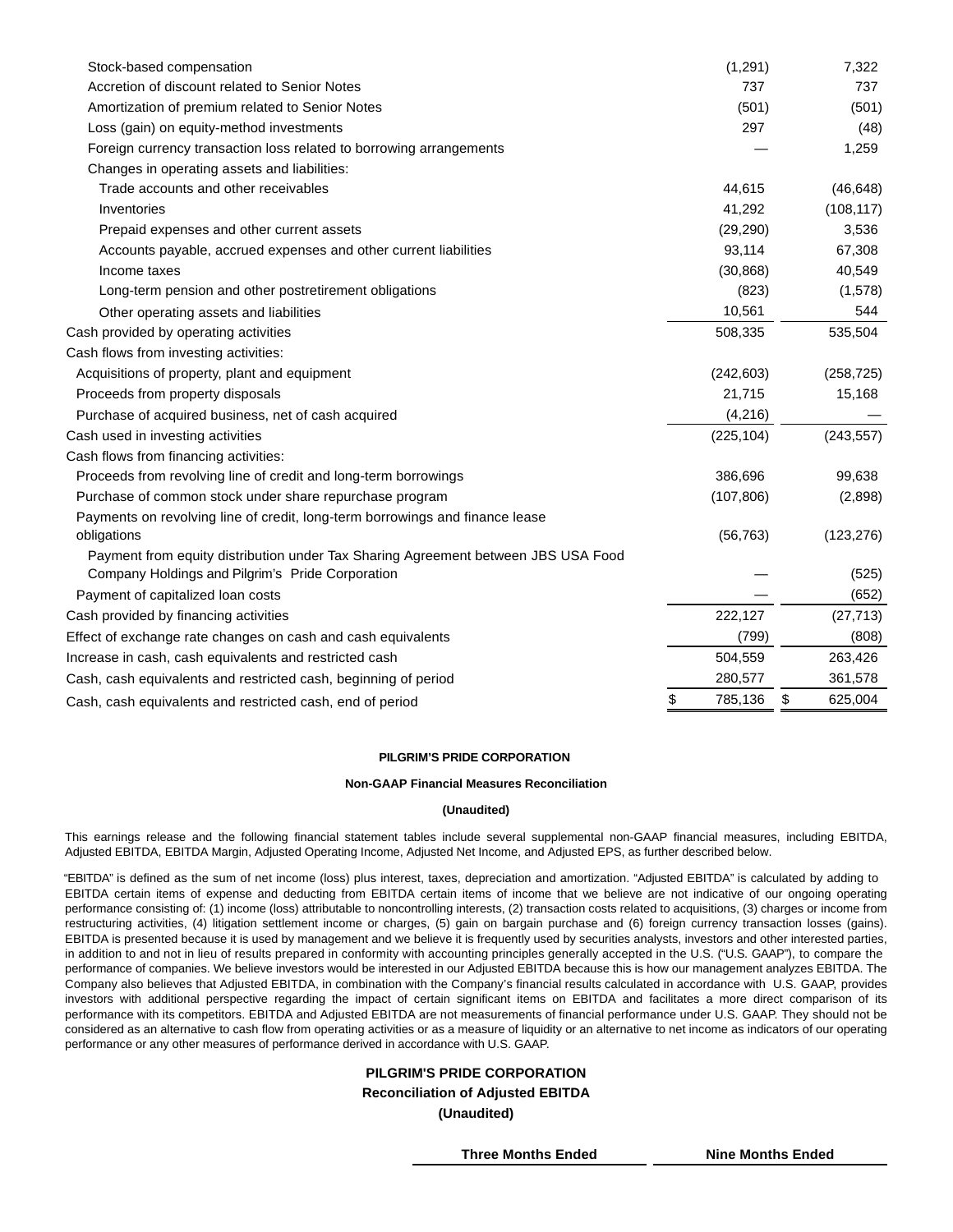|                                                      | September 27,<br>2020 |    | September 29,<br>2019 |    | September 27,<br>2020 |    | September 29,<br>2019 |
|------------------------------------------------------|-----------------------|----|-----------------------|----|-----------------------|----|-----------------------|
|                                                      |                       |    | (In thousands)        |    |                       |    |                       |
| Net income                                           | \$<br>33,691          | \$ | 110,096               | \$ | 94,740                | \$ | 364,301               |
| Add:                                                 |                       |    |                       |    |                       |    |                       |
| Interest expense, net                                | 28,801                |    | 27,330                |    | 90,964                |    | 87,703                |
| Income tax expense                                   | 22,344                |    | 46,365                |    | 57,900                |    | 142,328               |
| Depreciation and amortization                        | 84,265                |    | 71,851                |    | 248,641               |    | 210,381               |
| <b>EBITDA</b>                                        | 169,101               |    | 255,642               |    | 492,245               |    | 804,713               |
| Add:                                                 |                       |    |                       |    |                       |    |                       |
| Foreign currency transaction losses (gains)          | 9,092                 |    | 3,027                 |    | (3,768)               |    | 7,923                 |
| Transaction costs related to acquisitions            |                       |    |                       |    | 134                   |    |                       |
| DOJ agreement                                        | 110,524               |    |                       |    | 110,524               |    |                       |
| Restructuring activity                               |                       |    | (20)                  |    |                       |    | (90)                  |
| Hometown Strong commitment                           | 14,506                |    |                       |    | 14,506                |    |                       |
| Minus:                                               |                       |    |                       |    |                       |    |                       |
| Negative adjustment to previously recognized gain on |                       |    |                       |    |                       |    |                       |
| bargain purchase                                     | (2,006)               |    |                       |    | (3,746)               |    |                       |
| Shareholder litigation settlement                    |                       |    |                       |    | 34,643                |    |                       |
| Net income attributable to noncontrolling interest   | 245                   |    | 331                   |    | 62                    |    | 457                   |
| <b>Adjusted EBITDA</b>                               | \$<br>304,984         | \$ | 258,318               | \$ | 582,682               | \$ | 812,089               |

The summary unaudited consolidated income statement data for the twelve months ended September 27, 2020 (the LTM Period) have been calculated by subtracting the applicable unaudited consolidated income statement data for the nine months ended September 29, 2019 from the sum of (1) the applicable audited consolidated income statement data for the year ended December 29, 2019 and (2) the applicable audited consolidated income statement data for the nine months ended September 27, 2020.

# **PILGRIM'S PRIDE CORPORATION**

## **Reconciliation of LTM Adjusted EBITDA**

**(Unaudited)**

|                                           |                      |                   |           | <b>Three Months Ended</b> |                       |         | <b>LTM Ended</b>      |          |  |
|-------------------------------------------|----------------------|-------------------|-----------|---------------------------|-----------------------|---------|-----------------------|----------|--|
|                                           | December 29,<br>2019 | March 29,<br>2020 |           | <b>June 28,</b><br>2020   | September 27,<br>2020 |         | September 27,<br>2020 |          |  |
|                                           |                      |                   |           | (In thousands)            |                       |         |                       |          |  |
| Net income                                | \$<br>92,235         | \$                | 67,449    | $(6,400)$ \$<br>\$        |                       | 33,691  | \$                    | 186,975  |  |
| Add:                                      |                      |                   |           |                           |                       |         |                       |          |  |
| Interest expense, net                     | 30,650               |                   | 30,998    | 31,165                    |                       | 28,801  |                       | 121,614  |  |
| Income tax expense                        | 18,681               |                   | 38,512    | (2,956)                   |                       | 22,344  |                       | 76,581   |  |
| Depreciation and amortization             | 76,849               |                   | 79,773    | 84,603                    |                       | 84,265  |                       | 325,490  |  |
| <b>EBITDA</b>                             | 218,415              |                   | 216,732   | 106,412                   |                       | 169,101 |                       | 710,660  |  |
| Add:                                      |                      |                   |           |                           |                       |         |                       |          |  |
| Foreign currency transaction losses       |                      |                   |           |                           |                       |         |                       |          |  |
| (gains)                                   | (1,006)              |                   | (18, 385) | 5,525                     |                       | 9,092   |                       | (4, 774) |  |
| Transaction costs related to acquisitions | 1,239                |                   | 215       | (81)                      |                       |         |                       | 1,373    |  |
| DOJ agreement                             |                      |                   |           |                           |                       | 110,524 |                       | 110,524  |  |
| Restructuring activity                    | 6                    |                   |           |                           |                       |         |                       | 6        |  |
| Hometown Strong commitment                |                      |                   |           |                           |                       | 14,506  |                       | 14,506   |  |
| Minus:                                    |                      |                   |           |                           |                       |         |                       |          |  |
| Gain on bargain purchase                  | 56,880               |                   | (1,740)   |                           |                       | (2,006) |                       | 53,134   |  |
| Shareholder litigation settlement         |                      |                   | 34,643    |                           |                       |         |                       | 34,643   |  |
| Net income attributable to                |                      |                   |           |                           |                       |         |                       |          |  |
| noncontrolling interest                   | 155                  |                   | 181       | (364)                     |                       | 245     |                       | 217      |  |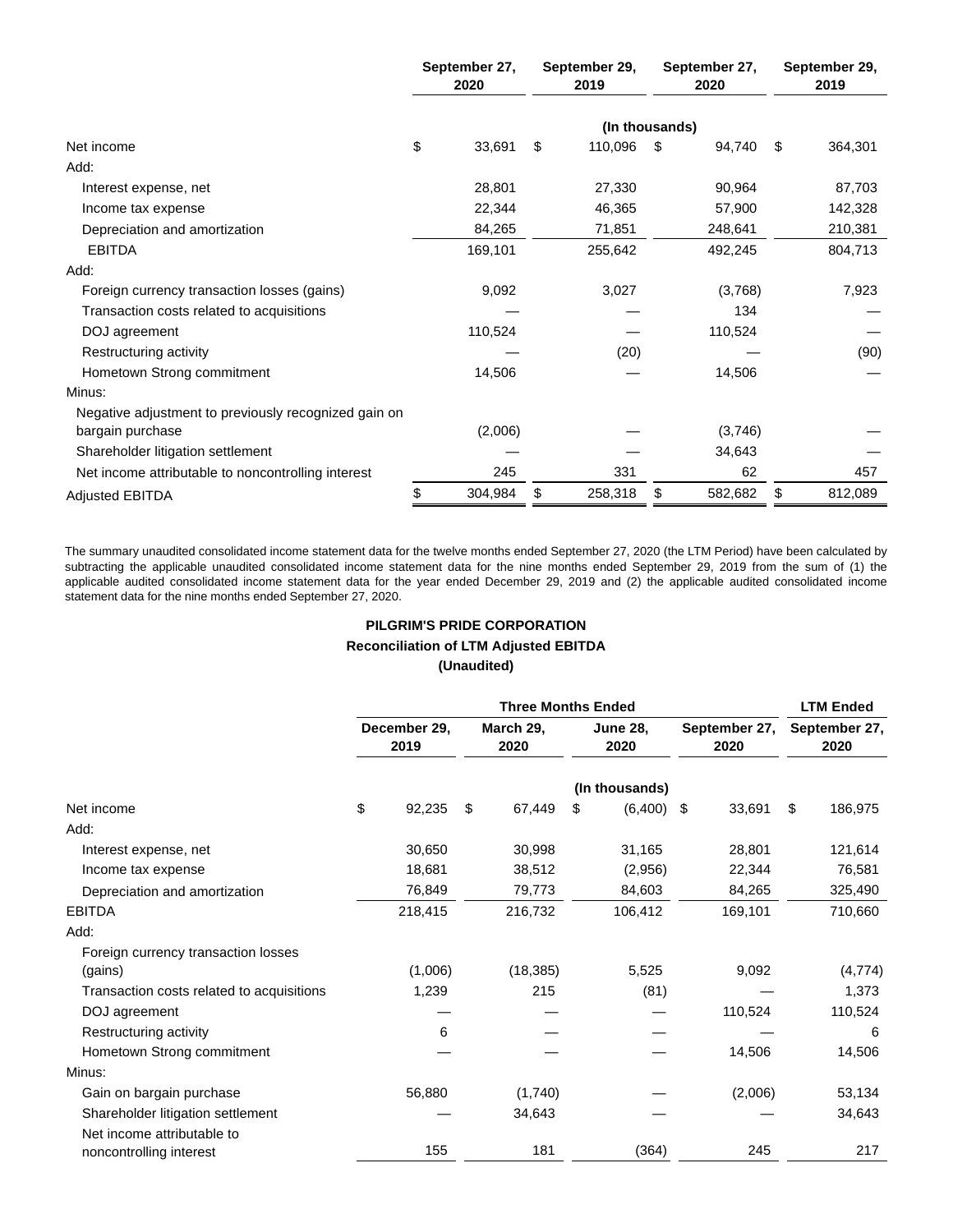EBITDA margins have been calculated by taking the relevant unaudited EBITDA figures, then dividing by net sales for the applicable period. EBITDA margins are presented because they are used by management and we believe it is frequently used by securities analysts, investors and other interested parties, as a supplement to our results prepared in accordance with U.S. GAAP, to compare the performance of companies.

## **PILGRIM'S PRIDE CORPORATION**

**Reconciliation of EBITDA Margin**

**(Unaudited)**

|                               |                       | <b>Three Months Ended</b>    |                       | <b>Nine Months Ended</b> | <b>Three Months Ended</b>    |                              | <b>Nine Months Ended</b> |                       |
|-------------------------------|-----------------------|------------------------------|-----------------------|--------------------------|------------------------------|------------------------------|--------------------------|-----------------------|
|                               | September<br>27, 2020 | <b>September</b><br>29, 2019 | September<br>27, 2020 | September<br>29, 2019    | <b>September</b><br>27, 2020 | <b>September</b><br>29, 2019 | September<br>27, 2020    | September<br>29, 2019 |
|                               |                       |                              |                       |                          |                              |                              |                          |                       |
|                               |                       |                              |                       |                          | (In thousands)               |                              |                          |                       |
| Net income                    | \$<br>33,691          | 110,096<br>\$                | \$<br>94,740          | \$<br>364,301            | 1.10 %                       | 3.96%                        | 1.06 %                   | 4.37%                 |
| Add:                          |                       |                              |                       |                          |                              |                              |                          |                       |
| Interest                      |                       | 27,330                       |                       |                          |                              | 0.98%                        | 1.01 %                   |                       |
| expense, net                  | 28,801                |                              | 90,964                | 87,703                   | 0.94 %                       |                              |                          | 1.05%                 |
| Income tax<br>expense         | 22,344                | 46,365                       | 57,900                | 142,328                  | 0.73 %                       | 1.67%                        | 0.65%                    | 1.71%                 |
|                               |                       |                              |                       |                          |                              |                              |                          |                       |
| Depreciation<br>and           |                       |                              |                       |                          |                              |                              |                          |                       |
| amortization                  | 84,265                | 71,851                       | 248,641               | 210,381                  | 2.74 %                       | 2.59%                        | 2.77 %                   | 2.53%                 |
| <b>EBITDA</b>                 | 169,101               | 255,642                      | 492,245               | 804,713                  | 5.51 %                       | 9.20%                        | 5.49 %                   | 9.66%                 |
| Add:                          |                       |                              |                       |                          |                              |                              |                          |                       |
| Foreign                       |                       |                              |                       |                          |                              |                              |                          |                       |
| currency                      |                       |                              |                       |                          |                              |                              |                          |                       |
| transaction                   |                       |                              |                       |                          |                              |                              |                          |                       |
| losses (gains)                | 9,092                 | 3,027                        | (3,768)               | 7,923                    | 0.29 %                       | 0.11%                        | $(0.04)$ %               | 0.10%                 |
| Acquisition                   |                       |                              |                       |                          |                              |                              |                          |                       |
| charges                       |                       |                              | 134                   |                          | $-$ %                        | $-\%$                        | $-$ %                    | $-\%$                 |
| <b>DOJ</b>                    |                       |                              |                       |                          |                              |                              |                          |                       |
| agreement                     | 110,524               |                              | 110,524               |                          | 3.59 %                       | $-\%$                        | 1.23 %                   | $-\%$                 |
| Restructuring                 |                       |                              |                       |                          |                              |                              |                          |                       |
| activity                      |                       | (20)                         |                       | (90)                     | $-$ %                        | $-\%$                        | $-$ %                    | $-\%$                 |
| Hometown                      |                       |                              |                       |                          |                              |                              |                          |                       |
| Strong                        |                       |                              |                       |                          |                              |                              |                          |                       |
| commitment                    | 14,506                |                              | 14,506                |                          | 0.47 %                       | $-\%$                        | 0.16%                    | $-\%$                 |
| Minus:                        |                       |                              |                       |                          |                              |                              |                          |                       |
| Negative                      |                       |                              |                       |                          |                              |                              |                          |                       |
| adjustment to                 |                       |                              |                       |                          |                              |                              |                          |                       |
| previously                    |                       |                              |                       |                          |                              |                              |                          |                       |
| recognized<br>gain on bargain |                       |                              |                       |                          |                              |                              |                          |                       |
| purchase                      | (2,006)               |                              | (3,746)               |                          | $(0.07)$ %                   | $-\%$                        | $(0.04)$ %               | $-\%$                 |
| Shareholder                   |                       |                              |                       |                          |                              |                              |                          |                       |
| litigation                    |                       |                              |                       |                          |                              |                              |                          |                       |
| settlement                    |                       |                              | 34,643                |                          | $-$ %                        | $-\%$                        | 0.39 %                   | $-\%$                 |
| Net income                    |                       |                              |                       |                          |                              |                              |                          |                       |
| (loss)                        |                       |                              |                       |                          |                              |                              |                          |                       |
| attributable to               |                       |                              |                       |                          |                              |                              |                          |                       |
| noncontrolling                |                       |                              |                       |                          |                              |                              |                          |                       |
| interest                      | 245                   | 331                          | 62                    | 457                      | 0.01%                        | 0.01%                        | $-$ %                    | 0.01%                 |
| Adjusted                      |                       |                              |                       |                          |                              |                              |                          |                       |
| <b>EBITDA</b>                 | 304,984<br>S.         | 258,318<br>\$                | 582,682<br>\$         | 812,089<br>\$            | 9.92 %                       | 9.30%                        | 6.49 %                   | 9.75%                 |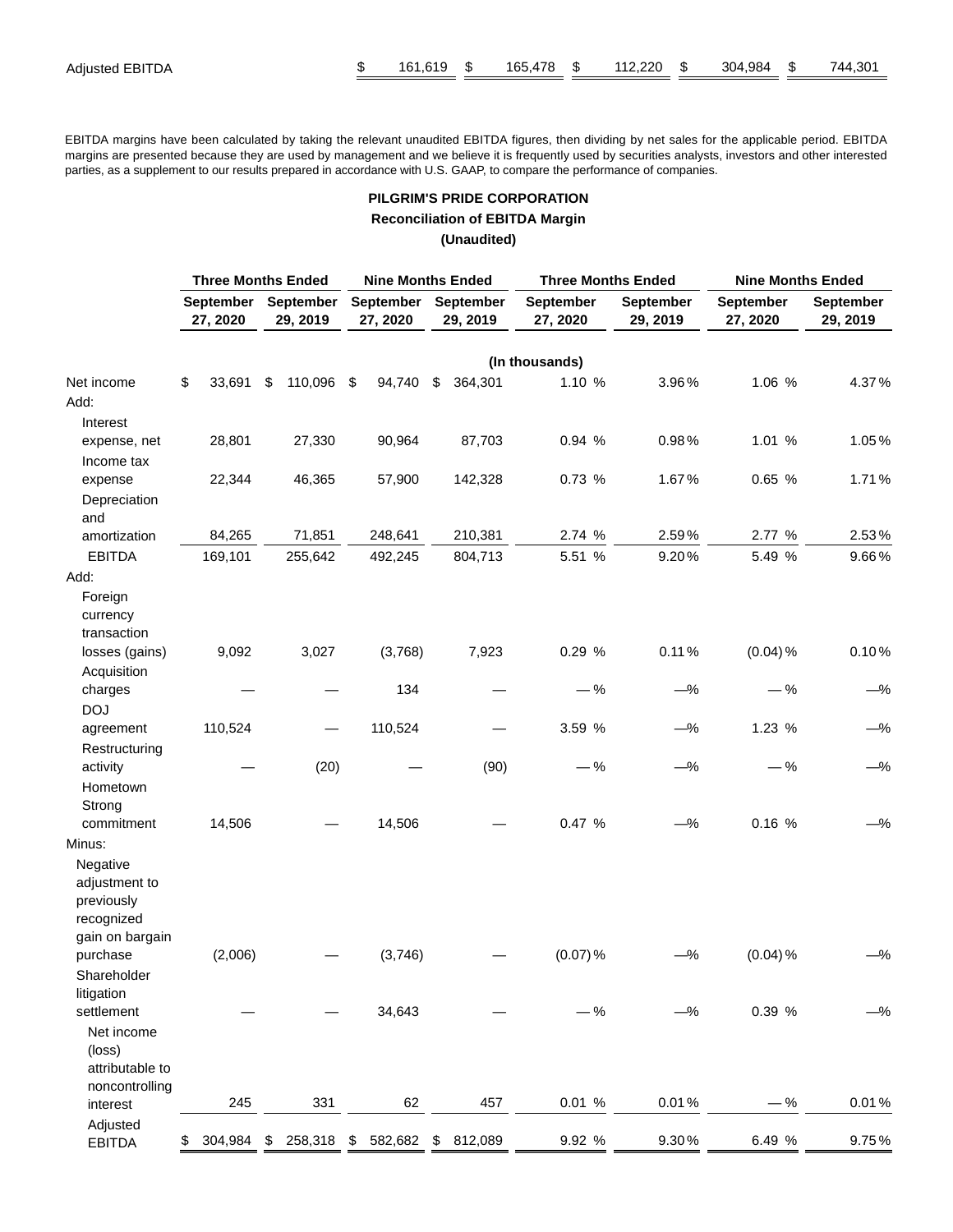Adjusted Operating Income is calculated by adding to Operating Income certain items of expense and deducting from Operating Income certain items of income. Management believes that presentation of Adjusted Operating Income provides useful supplemental information about our operating performance and enables comparison of our performance between periods because certain costs shown below are not indicative of our current operating performance. A reconciliation of GAAP operating income to adjusted operating income as follows:

### **PILGRIM'S PRIDE CORPORATION Reconciliation of Adjusted Operating Income**

#### **(Unaudited)**

|                                                       |                       | <b>Three Months Ended</b> |                       |         |                | <b>Nine Months Ended</b> |    |                       |  |
|-------------------------------------------------------|-----------------------|---------------------------|-----------------------|---------|----------------|--------------------------|----|-----------------------|--|
|                                                       | September 27,<br>2020 |                           | September 29,<br>2019 |         |                | September 27,<br>2020    |    | September 29,<br>2019 |  |
|                                                       |                       |                           |                       |         | (In thousands) |                          |    |                       |  |
| GAAP operating income (U.S. operations)               | \$                    | 2,451                     | \$                    | 125,168 | \$             | 126,951                  | \$ | 426,968               |  |
| DOJ agreement                                         |                       | 110,524                   |                       |         |                | 110.524                  |    |                       |  |
| Hometown Strong commitment                            |                       | 14,506                    |                       |         |                | 14,506                   |    |                       |  |
| Adjusted operating income (U.S. operations)           | \$                    | 127,481                   | S                     | 125,168 | \$.            | 251,981                  | S  | 426,968               |  |
| Adjusted operating income margin (U.S.<br>operations) |                       | 6.7%                      |                       | 6.5%    |                | $4.5\%$                  |    | 7.4%                  |  |

Adjusted Operating Income Margin for the U.S. is calculated by dividing Adjusted operating income by Net Sales. Management believes that presentation of Adjusted Operating Income Margin provides useful supplemental information about our operating performance and enables comparison of our performance between periods because certain costs shown below are not indicative of our current operating performance. A reconciliation of GAAP operating income margin for the U.S. to adjusted operating income margin for the U.S. is as follows:

#### **PILGRIM'S PRIDE CORPORATION**

### **Reconciliation of GAAP Operating Income Margin to Adjusted Operating Income Margin (Unaudited)**

|                                                       | <b>Three Months Ended</b> |                       | <b>Nine Months Ended</b> |                       |  |  |  |  |  |  |  |  |  |
|-------------------------------------------------------|---------------------------|-----------------------|--------------------------|-----------------------|--|--|--|--|--|--|--|--|--|
|                                                       | September 27,<br>2020     | September 29,<br>2019 | September 27,<br>2020    | September 29,<br>2019 |  |  |  |  |  |  |  |  |  |
|                                                       | (In percent)              |                       |                          |                       |  |  |  |  |  |  |  |  |  |
| GAAP operating income margin (U.S.                    |                           |                       |                          |                       |  |  |  |  |  |  |  |  |  |
| operations)                                           | 0.1%                      | 6.5%                  | $2.2\%$                  | 7.4%                  |  |  |  |  |  |  |  |  |  |
| DOJ agreement                                         | $5.8\%$                   | $-\%$                 | 2.0%                     | $-\%$                 |  |  |  |  |  |  |  |  |  |
| Hometown Strong commitment                            | $0.8\%$                   | $-\%$                 | $0.3\%$                  | $-\%$                 |  |  |  |  |  |  |  |  |  |
| Adjusted operating income margin (U.S.<br>operations) | 6.7%                      | 6.5%                  | $4.5\%$                  | 7.4%                  |  |  |  |  |  |  |  |  |  |

Adjusted net income attributable to Pilgrim's Pride Corporation ("Pilgrim's") is calculated by adding to Net Income attributable to Pilgrim's certain items of expense and deducting from Net Income attributable to Pilgrim's certain items of income. Management believes that presentation of Adjusted net income attributable to Pilgrim's provides useful supplemental information about our operating performance and enables comparison of our performance between periods because certain costs shown below are not indicative of our current operating performance. A reconciliation of net income attributable to Pilgrim's per common diluted share to adjusted net income attributable to Pilgrim's per common diluted share is as follows:

### **PILGRIM'S PRIDE CORPORATION**

**Reconciliation of Adjusted Net Income**

**(Unaudited)**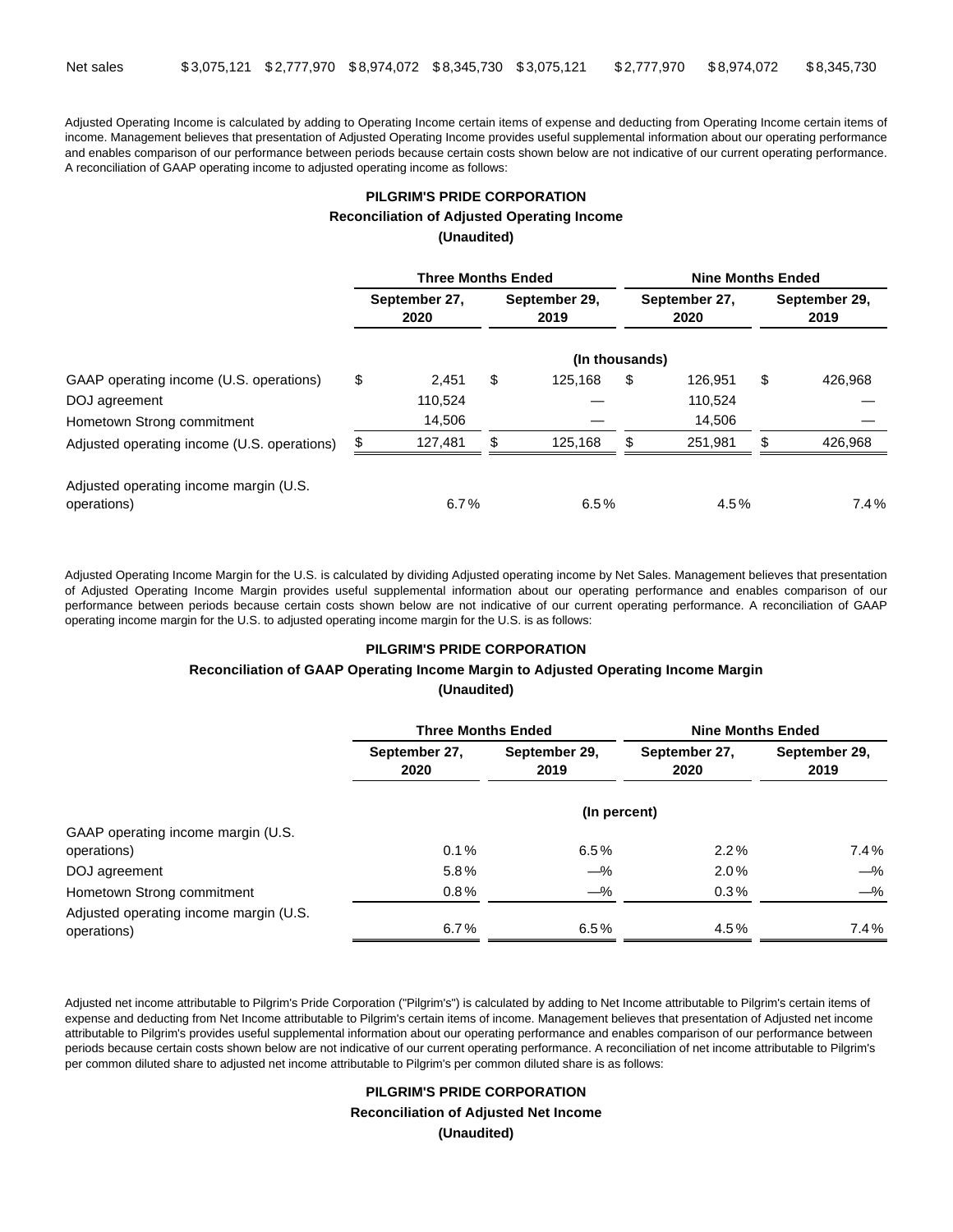|                                                         | <b>Three Months Ended</b> |      |                                       | <b>Nine Months Ended</b> |                       |      |                       |  |
|---------------------------------------------------------|---------------------------|------|---------------------------------------|--------------------------|-----------------------|------|-----------------------|--|
|                                                         | September 27,<br>2020     |      | September 29.<br>2019                 |                          | September 27,<br>2020 |      | September 29,<br>2019 |  |
|                                                         |                           |      | (In thousands, except per share data) |                          |                       |      |                       |  |
| Net income attributable to Pilgrim's                    | \$<br>33,446              | S    | 109,765                               | - \$                     | 94,678                | S    | 363,844               |  |
| Adjustments:                                            |                           |      |                                       |                          |                       |      |                       |  |
| Acquisition charges and restructuring activity          |                           |      | 43                                    |                          | 134                   |      | (26)                  |  |
| DOJ agreement                                           | 110,524                   |      |                                       |                          | 110,524               |      |                       |  |
| Hometown Strong commitment                              | 14,506                    |      |                                       |                          | 14,506                |      |                       |  |
| Foreign currency transaction losses (gains)             | 9,092                     |      | 3,027                                 |                          | (3,768)               |      | 7,923                 |  |
| Net tax expense (benefit) of adjustments <sup>(a)</sup> | (5,916)                   |      | (747)                                 |                          | (9, 158)              |      | (1,923)               |  |
| Adjusted net income attributable to Pilgrim's \$        | 161,652                   | - \$ | 112,088                               | - \$                     | 206,916               | - \$ | 369,818               |  |
| Weighted average diluted shares of common               |                           |      |                                       |                          |                       |      |                       |  |
| stock outstanding                                       | 244,376                   |      | 249,729                               |                          | 248,308               |      | 249,652               |  |
| Adjusted net income attributable to Pilgrim's per       |                           |      |                                       |                          |                       |      |                       |  |
| common diluted share                                    | 0.66                      | \$   | 0.45                                  | \$                       | 0.83                  | \$   | 1.48                  |  |

(a) Net tax expense (benefit) of adjustments represents the tax impact of all adjustments shown above with the exclusion of the DOJ antitrust fine as this item is non-deductible for tax purposes.

Adjusted EPS is calculated by dividing the adjusted net income attributable to Pilgrim's stockholders by the weighted average number of diluted shares. Management believes that Adjusted EPS provides useful supplemental information about our operating performance and enables comparison of our performance between periods because certain costs shown below are not indicative of our current operating performance. A reconciliation of U.S. GAAP to non-U.S. GAAP financial measures is as follows:

## **PILGRIM'S PRIDE CORPORATION Reconciliation of GAAP EPS to Adjusted EPS (Unaudited)**

| <b>Three Months Ended</b> |                       |         |                       |         | <b>Nine Months Ended</b> |                                                                   |                       |  |
|---------------------------|-----------------------|---------|-----------------------|---------|--------------------------|-------------------------------------------------------------------|-----------------------|--|
|                           | September 27,<br>2020 |         | September 29,<br>2019 |         | 2020                     |                                                                   | September 29,<br>2019 |  |
|                           |                       |         |                       |         |                          |                                                                   |                       |  |
| \$                        | 0.14                  | \$      |                       |         | 0.38                     | -\$                                                               | 1.46                  |  |
|                           |                       |         |                       |         |                          |                                                                   |                       |  |
|                           |                       |         |                       |         |                          |                                                                   |                       |  |
|                           | 0.45                  |         |                       |         | 0.45                     |                                                                   |                       |  |
|                           | 0.06                  |         |                       |         | 0.06                     |                                                                   |                       |  |
|                           | 0.04                  |         | 0.01                  |         | (0.02)                   |                                                                   | 0.03                  |  |
|                           | (0.02)                |         |                       |         | (0.04)                   |                                                                   | (0.01)                |  |
|                           | 0.66                  | \$      | 0.45                  | \$      | 0.84                     | \$                                                                | 1.48                  |  |
|                           |                       |         |                       |         |                          |                                                                   | 249,652               |  |
|                           |                       | 244,376 |                       | 249,729 | $0.44 \quad$ \$          | September 27,<br>(In thousands, except per share data)<br>246,898 |                       |  |

(a) Net tax impact of adjustments represents the tax impact of all adjustments shown above with the exclusion of the DOJ antitrust fee as this item is non-deductible for tax purposes.

### **PILGRIM'S PRIDE CORPORATION**

**Supplementary Selected Segment and Geographic Data**

**(Unaudited)**

**Three Months Ended Nine Months Ended**